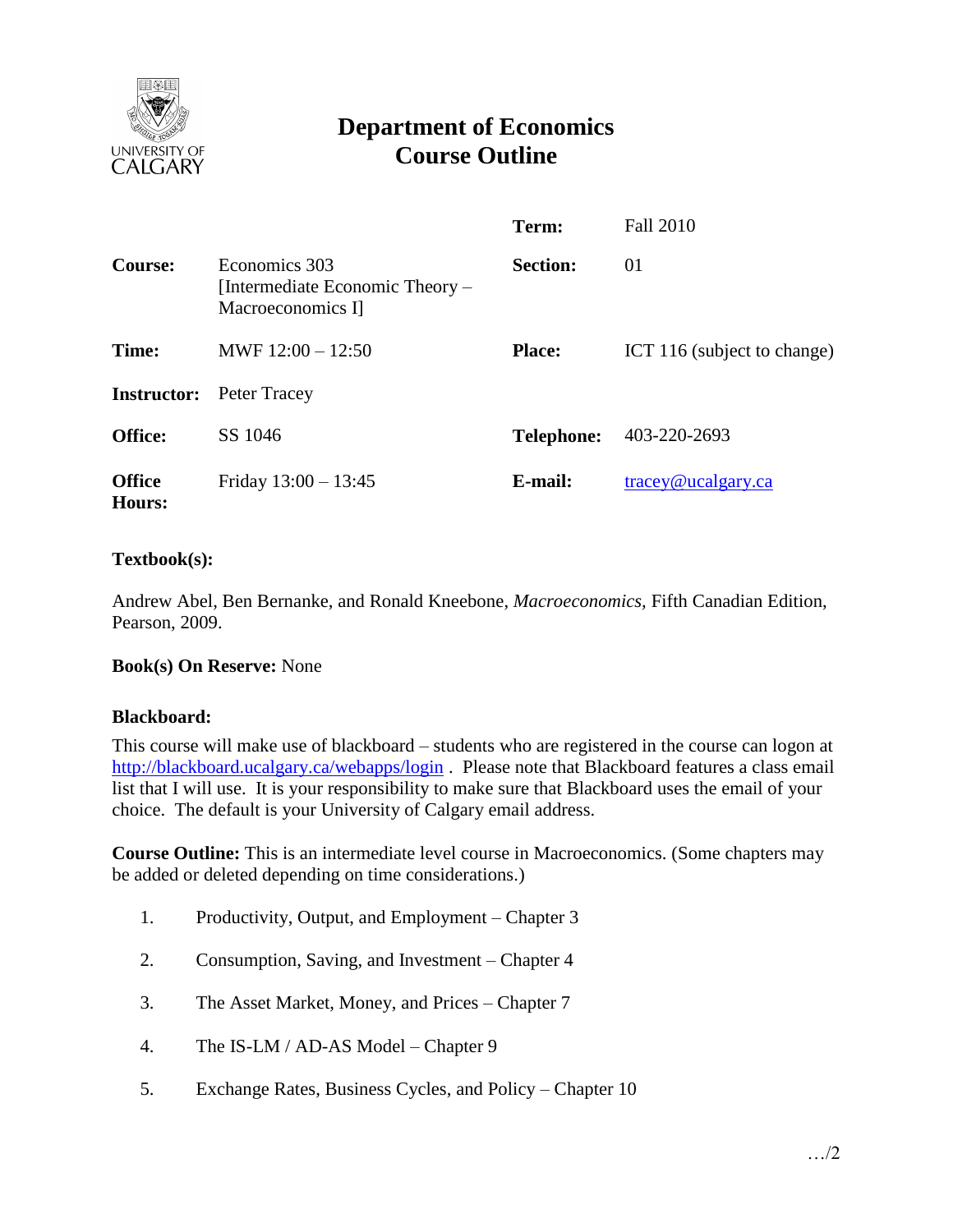## **Grade Determination and Final Examination Details:**

| Midterm                  | 25%    | October 13, 2010                                             |
|--------------------------|--------|--------------------------------------------------------------|
| Assignment 1             | 5%     | October $1, 2010$ – Late assignments will not be accepted.   |
| Assignment 2             | $10\%$ | October $27, 2010$ – Late assignments will not be accepted.  |
| Assignment 3             | 10%    | November $17, 2010$ – Late assignments will not be accepted. |
| <b>Final Examination</b> |        | 50% Scheduled by Registrar $-2$ Hours                        |

Each assignment is due at the beginning of the lecture on the due date. Late assignments will not be accepted.

The midterm exam will be held in class on the date indicated. The time and location of the final exam, which will be two hours in length, will be scheduled by the Registrar's Office. Exam questions will not consist of multiple choice questions. The use of a non-programmable calculator during exams is permitted. The use of graphing calculators, computers, and cell phones is not permitted during tests and exams.

The midterm exam, assignment, and the final exam are marked on a numerical basis. The grades are then added using the weights indicated above. As a guide to determining standing, these letter grade equivalences will generally apply:

| $A+ 97 - 100$ |  |                                                         | $C-$ 62 - 66 |
|---------------|--|---------------------------------------------------------|--------------|
| $A = 92 - 96$ |  |                                                         | $D+ 57 - 61$ |
| $A - 89 - 91$ |  | $\mathbf{D}$                                            | 50 - 56      |
| $B+ 84 - 88$  |  | $\mathbf{F}$                                            | $0 - 49$     |
|               |  | B 79 - 83<br>B- 76-78<br>$C_{+}$ 73 - 75<br>C $67 - 72$ |              |

# Notes:

- 1. Make-up midterm exams and deferred midterm exams will not be given. Deferred final examinations do not have to cover the same material or have the same format as the regular final examination.
- 2. Examinations will not be given prior to the scheduled date.
- 3. Students will not be given extra time to complete tests and exams.
- 4. Students should be aware of the academic regulations outlined in The University of Calgary Calendar.
- 5. Students seeking reappraisal of a piece of graded term work should discuss their work with the instructor within 15 days of work being returned to class; however, the earliest that grades will be discussed will be two days after the return of an assignment or examination.
- 6. Students will be responsible for all material listed on the course outline, regardless of whether or not the material has been covered in class, unless the instructor notifies the class that the material will not be covered.